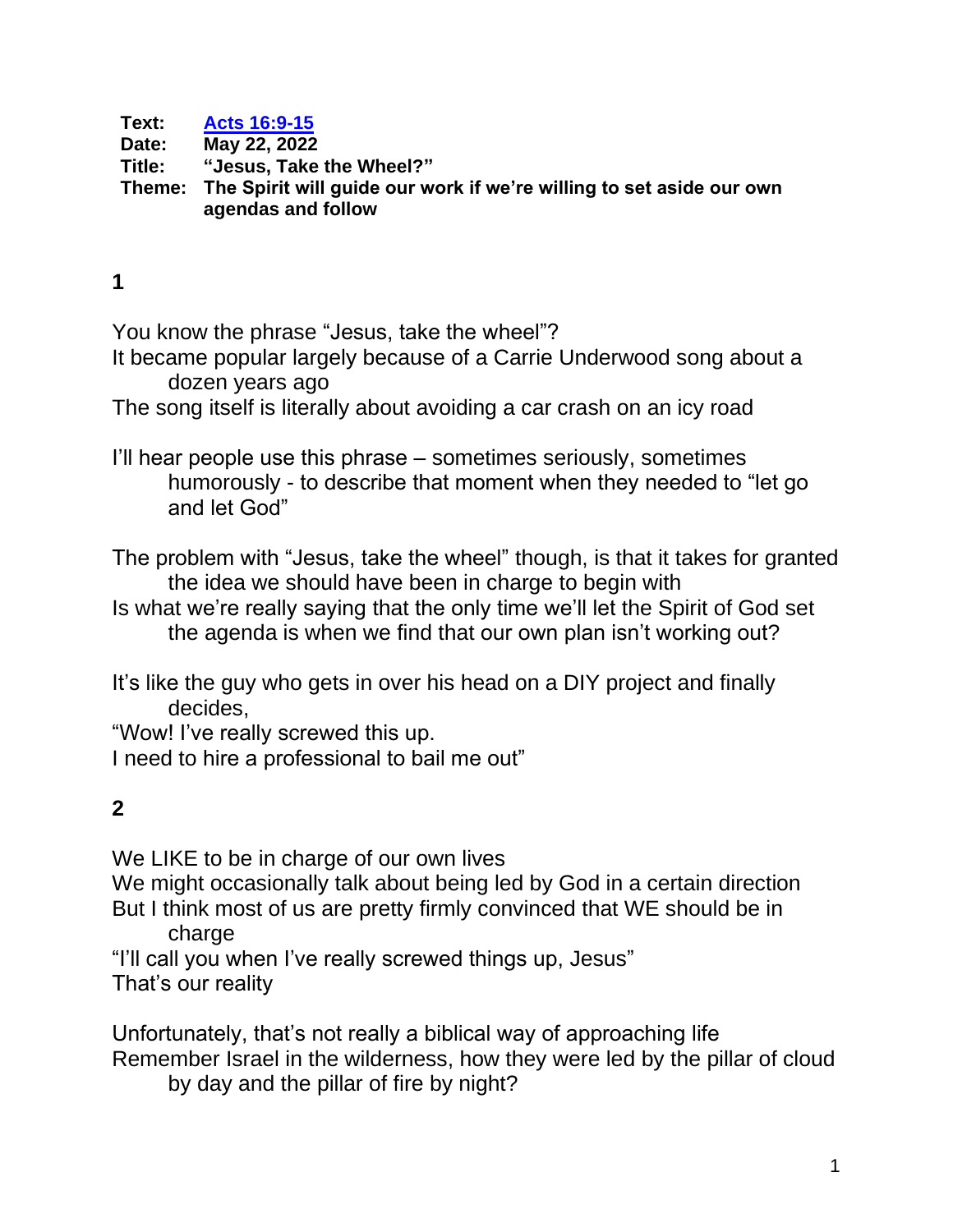Now, don't get me wrong – people in the Bible have their own agendas too In the book of Acts, we get the sense that the apostle Paul had an agenda He says at the end of chapter 15, "let's go back to all the places we

preached before, and visit with them to see how they're doing" (Acts 15:35)

If you read Acts, Paul was constantly on the move, preaching from town to town, sharing the good news about Jesus

He always had a plan

And so, after he had passed through a lot of the towns he'd visited before He began to think about NEW places to visit

Then, at the beginning of chapter 16 – just prior to today's reading - we find these strange-sounding verses:

**<sup>6</sup>** Paul and his companions traveled throughout the regions of Phrygia and Galatia because the Holy Spirit kept them from speaking the word in the province of Asia. **<sup>7</sup>** When they approached the province of Mysia, they tried to enter the province of Bithynia, but the Spirit of Jesus wouldn't let them.

I don't think I know of any other passages of scripture like this – where someone wants to do good in God's name, and the Spirit is just like: NOPE. ABSOLUTELY NOT.

Now, I'm not 100% sure what that looked like

If it was that circumstances simply weren't working out right

Or if Paul had an uneasy feeling in his gut about it

- Or if he'd heard something about resistance to the gospel there that made him think twice
- But whatever happened, the Spirit held him back from going where he wanted

## **4**

Have you ever had that experience?

Where you are convinced that the right thing to do is move in this direction And then you keep finding that your path is blocked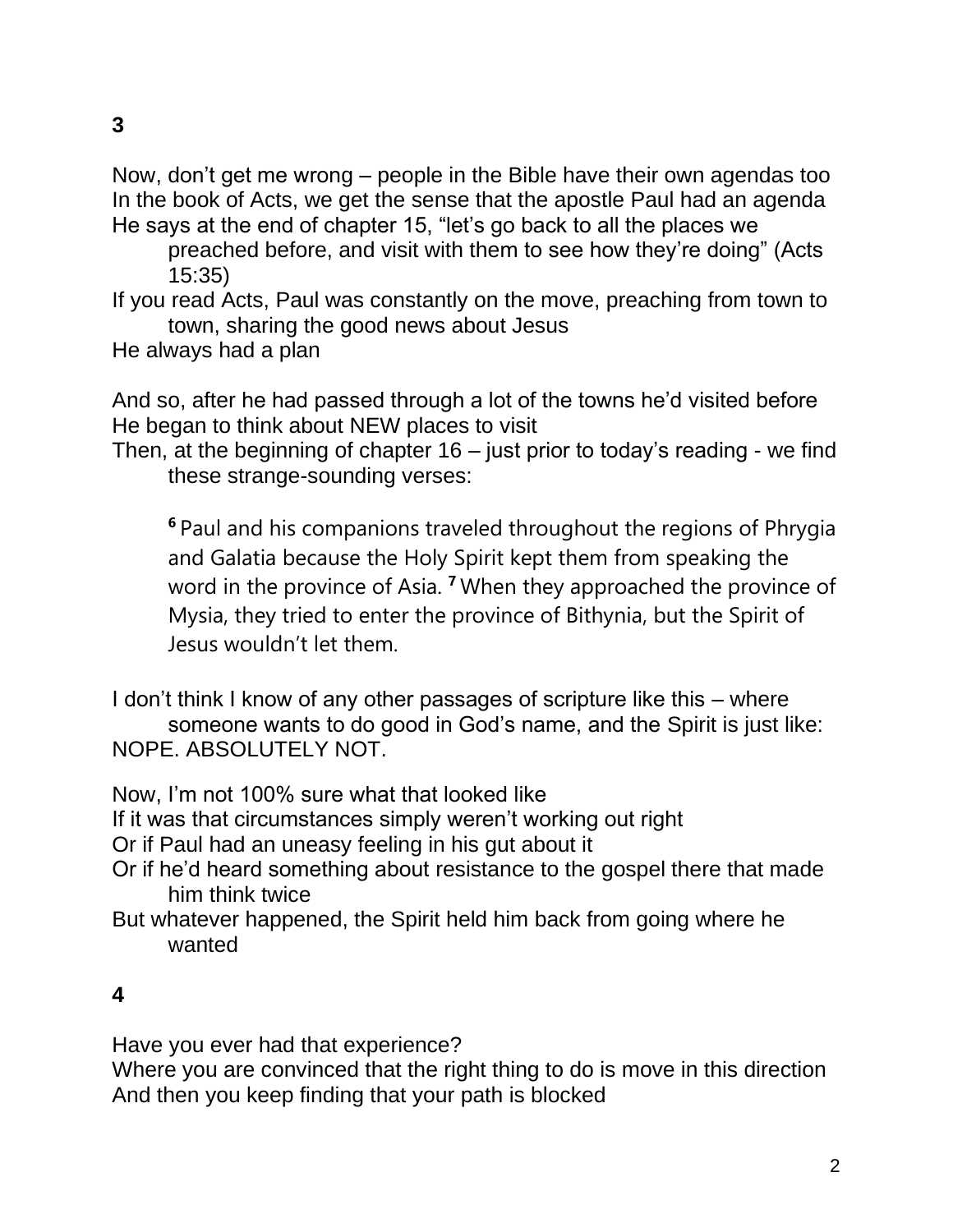You encounter one problem after another

Until you finally pause to ask, "is this what I'm supposed to do?" "God, did I mishear you?"

Sometimes, THAT'S our "Jesus take the wheel" kind of moment

That moment where we just don't know how to move forward and so we pray for further guidance from the Spirit

And maybe that's unavoidable, because

Perhaps God's voice is too hard for us to hear EXCEPT by trial and error So perhaps the only thing we can do is to pursue our own plan for a while, even if it's just to prove that it's NOT what we're intended to do

But isn't that frustrating?

Wouldn't we all hope to have a more affirmative direction from the start? It's annoying to me that God always seems to want to take us places by the

scenic route instead of just leading us there directly Who's got the time for all that?

Have you ever driven a stretch of highway where there was maybe a sign for a scenic overlook, or a weird roadside attraction, or something else that interests you, where you always say,

"Some day, when I'm not in a hurry, I'm going to stop"

Am I the only one who thinks this?

But do you ever stop? No.

Because you're ALWAYS in a hurry.

Someone's always expecting you. You're always running late.

There's NEVER time.

And yet, this seems to be God's way

To take the most confusing, convoluted path to the place where we are going

To pause at every weird little museum. Every roadside hotdog stand. In a way that always seems to get us there later than we wanted. With very little affirmative guidance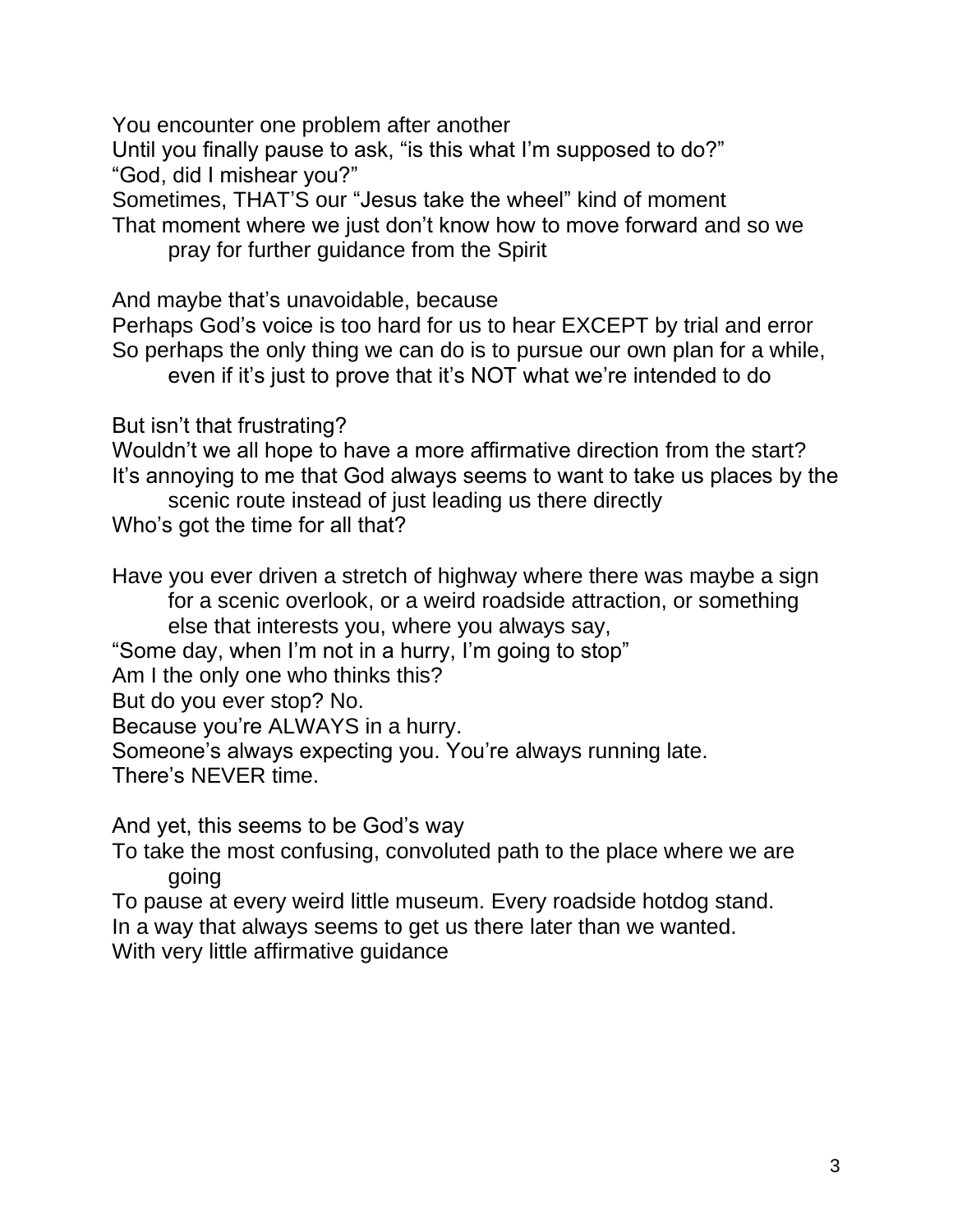**5**

- Except here. In the scripture we read today, Paul gets some very explicit quidance in the form of a vision  $-$
- a dream where the apostle sees a Macedonian that is, a Greek man calling out to him for help

And then Paul says: "OK, now I understand what I'm supposed to do"

This is another annoying thing about the way the Spirit of God guides us: Sometimes there's simply no way to understand the challenges and

difficulties that end up being obstacles in our path UNTIL and UNLESS we get some clearer direction from God

Now, suddenly, Paul's earlier problems in traveling to Asia and Bithynia make sense

The frustrations make sense.

God didn't let me go THERE because God really needed me to go HERE Got it.

- We can spend a lot of time worrying about the time we've wasted in getting where we were going
- Wishing we had the years back for all the side roads and diversions we took

But that requires us to look at our lives from a certain perspective – namely, That WE are the ones who are and OUGHT to be driving And that if WE had been in charge, we could have gotten there a lot faster

Again, it's proof that we're not really all that interested in "Jesus, take the wheel"

It's more like, "Jesus, get up, you're sitting in my seat."

## **6**

To truly let God be in control is to be surprised – all the time. And so, I have to give Paul credit for one more thing we read here:

He knew enough to not take his vision SO seriously that he missed what God actually wanted from him I mean, he went to Macedonia looking to help a MAN

That was the clear direction from the Spirit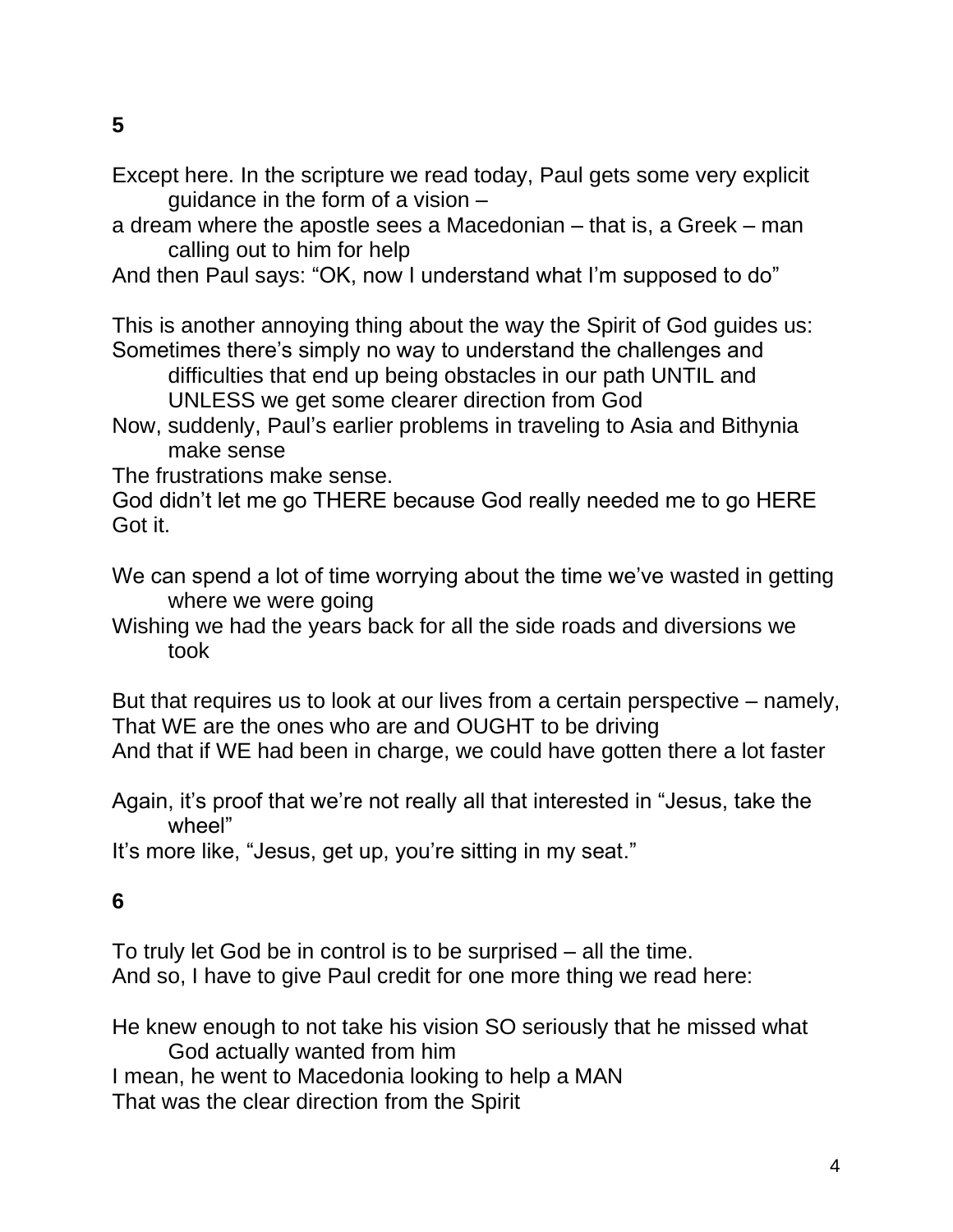But yet, the first PERSON – the first PEOPLE he encountered were WOMEN

Women who had faithfully gathered at the river to pray together Which leads us to assume that in this town, there was no synagogue And perhaps not even ten male Jews to allow for a minyin – the minimum

number of male believers to convene a service of prayer

Yet, that didn't stop Paul from sharing the gospel

And so Lydia, presumably a gifted and wealthy person –

We know this because she had her own business selling luxury goods -Purple cloth was an expensive, luxury item –

Lydia becomes not only the very first convert in Europe, but a key leader in the church at Philippi

Paul had the good sense to see that once he let Jesus take control,

He needed to be ready for whatever came next

Again, to his credit, he didn't try to re-claim control for himself

He didn't complain or wonder where this MAN was who was asking for help But instead he understood that what God wants is to have us keep our ears and hearts open to the leading of the Spirit

And so when he had the opportunity to share the gospel with a group of women, he did

"Jesus take the wheel" isn't meant to be our cry when things are going wrong – when we've failed and need to call down divine intervention It's meant to be our response EVERY time we realize that we've made things more about what WE want than about what God wants – every time that we've decided we are more interested in getting there quickly than seeing everything God's calling us to see